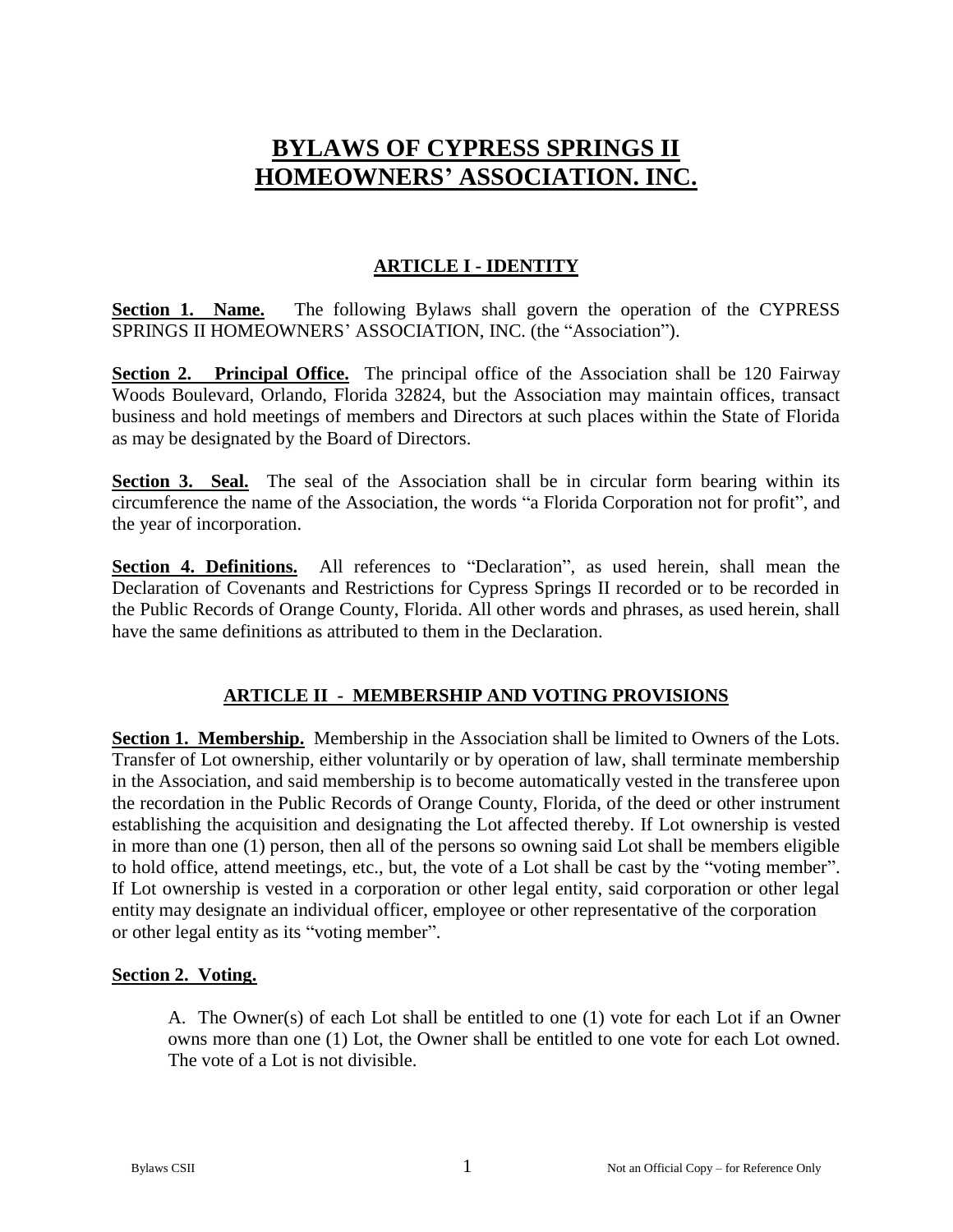B. A majority of the voting members' total votes cast shall decide any question, unless specific provisions in the Declaration, Articles of Incorporation or these Bylaws provide otherwise, in which event, the voting percentage required in the said Declaration, Bylaws or Articles of Incorporation shall control.

**Section 3. Quorum.** Unless otherwise provided by these Bylaws, the Declaration or the Articles of Incorporation, the presence in person or by either general or limited proxy of twentyfive percent (25%) of the total votes held by voting members shall constitute a quorum. The joinder of a member in the action of a meeting by signing and concurring in the minutes thereof shall constitute the presence of such member for the purpose of determining a quorum.

**Section 4. Proxies.** Votes may be cast in person or by limited proxy only. No votes may be cast by general proxy except to establish a quorum at a meeting of the members. All proxies shall be in writing and signed by the person entitled to vote and shall be filed with the Secretary of the Association not less than three (3) days prior to the meeting in which they are to be used and shall be valid only for the particular meeting designated therein, and any lawfully adjourned meetings thereat: the date for which shall not exceed ninety (90) days from the date of the meeting for which they were given. When a Lot is owned jointly by a husband and wife, and if they have not designated one (1) of them as a voting member, a proxy must be signed by both husband and wife when a third person is designated.

**Section 5. Designation of Voting Member.** If a Lot is owned by one (1) person, the right to vote shall be established by the recorded deed or other instrument establishing title to the Lot. If a Lot is owned by more than one (1) person, the person entitled to cast the vote for the Lot shall be designated in a Certificate, signed by all of the record owners of the Lot and filed with the Secretary of the Association. If a Lot is owned by a corporation, or other legal entity, the officer, employee or other representative thereof entitled to cast the vote of the corporation or other legal entity shall be designated in a Certificate for this purpose signed by the President, Vice President, or other authorized signatory and filed with the Secretary of the Association. The person designated in such Certificate who is entitled to cast the vote for a Lot shall be known as the "voting member". If such a Certificate is not on file with the Secretary of the Association for a Lot owned by more than one (1) person, by. a corporation or other legal entity, the vote of the Lot concerned shall not be considered in determining the requirement for a quorum, or for any purpose requiring the approval of a person entitled to cast the vote for the Lot, unless the Lot is owned by a husband and wife. Such Certificates shall be valid until revoked, superseded by a subsequent Certificate, or a change in the ownership of the Lot takes place.

If a Lot is owned jointly by a husband and wife, the following three (3) provisions are applicable thereto:

A. The may, but they shall not be required to, designate a voting member

B. If they do not designate a voting member, and if both are present at a meeting and are unable to concur in their decision upon any subject requiring a vote, they shall lose their right to vote on that subject at that meeting.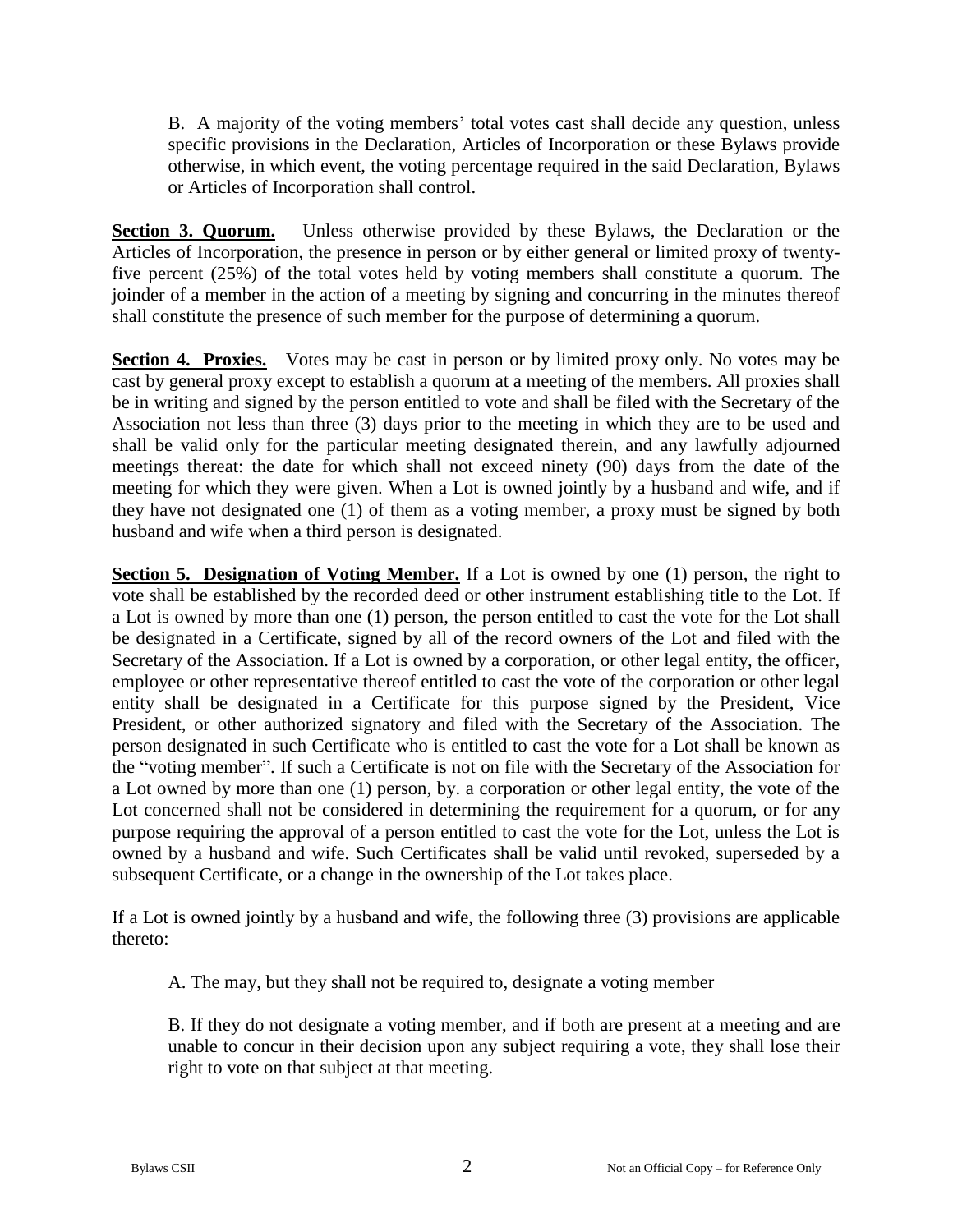C. When they do not designate a voting member and only one (1) is present at a meeting, the person present may cast the Lot vote just as though he or she owned the Lot individually and without establishing the concurrence of the absent person.

## **ARTICLE III - MEETING OF THE MEMBERSHIP**

**Section I. Who May Attend.** All Owners of Lots may attend any meeting of the members. In the event any Lot is owned by a corporation, any Director or officer of the corporation may attend any meeting of the members; any partner of a partnership owned Lot may attend any meeting of the members, however, the vote for any Lot shall be cast in accordance with the provisions of these Bylaws. All members may attend meetings notwithstanding that a proxy for said member's vote has been given to a third party.

**Section 2. Notices.** It shall be the duty of the Secretary to mail or deliver a notice of each annual or special meeting, stating the time and place thereof to each Lot Owner of record. All notices shall be mailed to or served at the address of the Lot Owner as it appears on the books of the Association as hereinafter set forth. Notices of annual meetings shall be furnished to each member, and, except in the event of an emergency, notices of special meetings shall be furnished to each member at least ten (10) days prior to such meeting. Notice of a special meeting may be waived either before or after the meeting, in writing.

**Section 3. Annual Meeting.** The annual meeting for the purposes of electing Directors and transacting any other business authorized to be transacted by the members shall be held once in each calendar year at such time and on such date in each calendar year as the Board of Directors shall determine. At the annual meeting, the members shall elect by plurality vote a Board of Directors and shall transact such other business as may properly be brought before the meeting.

**Section 4. Special Meeting.** Special meetings of the members for any purpose or purposes, unless otherwise prescribed by statute, may be called by the President, and shall be called by the President or Secretary at the request, in writing, of a majority of the Board of Directors, or at the request, in writing, of voting members representing ten percent (10%) of the members, and shall state the purpose or purposes of the proposed meeting. Business transacted at all special meetings shall be confined to the matters stated in the notice thereof.

**Section 5. Waiver and Consent.** Whenever the vote of members at a meeting is required or permitted by any provision of these Bylaws to be taken in connection with any action of the Association, the meeting and vote of members may be dispensed with if not less than two-thirds (2/3) of the total votes of the members who would have been entitled to vote upon the action if such meeting were held shall consent in writing to such action being taken; however, notice of such action shall be given to all members unless all members approve such action.

**Section 6. Adjourned Meeting.** If any meeting of members cannot be organized because a quorum of the total votes held by members is not present, either in person or by proxy, the meeting may be adjourned from time to time until a quorum is present.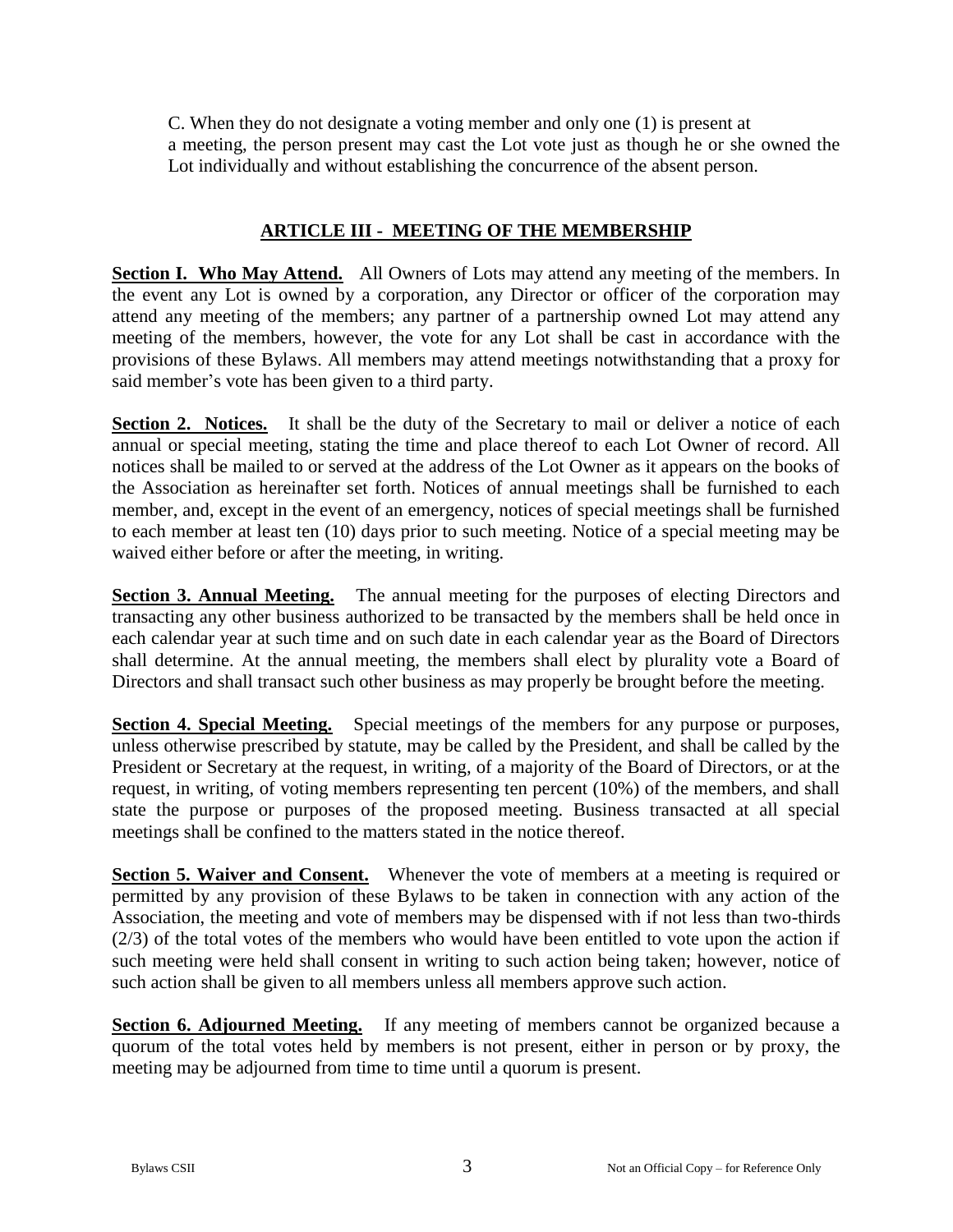**Section 7. Recording.** Any Owner may tape record or videotape meetings of the Board of Directors and meetings of the members. The Board of Directors of the Association may adopt reasonable rules governing the taping of meetings of the board and the membership.

## **ARTICLE IV - DIRECTORS**

**Section 1. Number.** The affairs of this Association shall be managed by the Board of Directors who shall be members of the Association, except that Directors elected or appointed by the Declarant need not be members of the Association.

**Section 2. Term of Office.** At the first annual meeting held by the Association, and at subsequent annual meetings thereafter, the members shall elect, in person or by written ballot delivered at the meeting, a minimum of three (3) Directors who shall each serve for a term of one (1) year, unless he/she shall earlier resign, or shall be removed, or otherwise be disqualified to serve.

#### **Section 3. First Board of Directors**

A. The initial Board of Directors of the Association who shall hold office and serve until the first annual meeting of members, and until their successors have been elected and qualified, shall be:

Charles D. O'Hara Colleen Bringman Cindy L. Erskine

B. The meeting of a newly elected Board of Directors of the Association shall be held within ten (10) days after their election at such place and time as shall be fixed by the Directors at the meeting at which they were elected, and no further notice of the meeting shall be necessary, provided a quorum shall be present.

#### **Section 4. Appointment of Directors by Declarant**

A. As provided in the Declaration, until the Class B membership ceases to exist, the Declarant shall have the right to appoint all of the Directors of the Association. Thereafter, the Declarant shall have the right to appoint one (1) Director for so long as the Declarant owns any Lot in Cypress Springs II. The Declarant may waive its right to appoint one or more Directors by written notice to the Association, and thereafter Directors shall be elected by the members.

B. While the Declarant is entitled to representation on the Board, whether the Declarant exercises that right or not, the Board shall have no authority to, and shall not, without the consent of the Declarant which shall be exercised by its appointee on the Board or other person designated to so act by the Developer, and which may be withheld at Declarant's sole discretion, undertake any action which shall: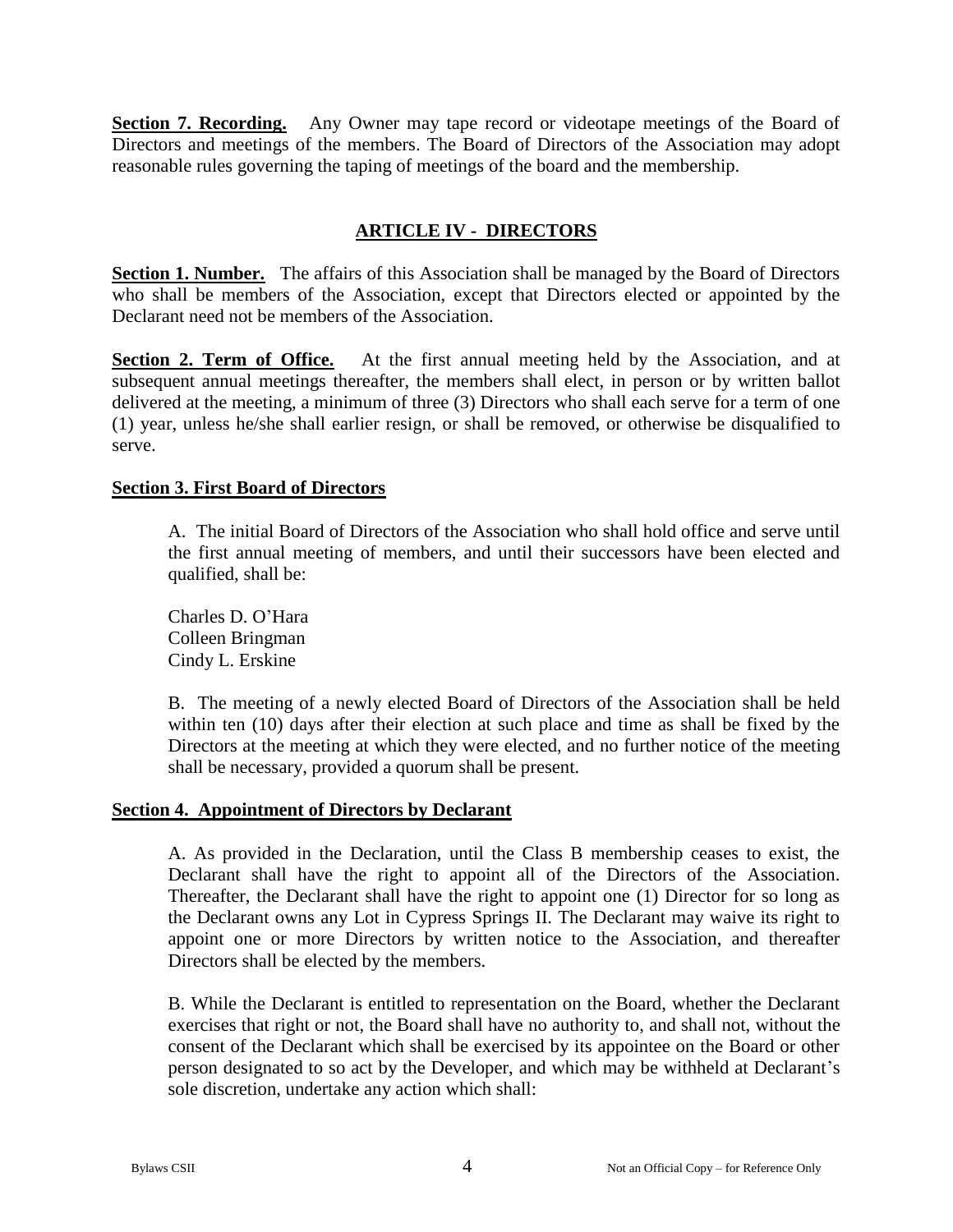1. prohibit or restrict in any manner the sales and marketing of the Declarant

2. make any special or individual assessment against or impose any fine upon the Declarant's property or the Declarant;

3. authorize or undertake any litigation against the Declarant;

4. alter or amend the Declaration, any subsequent amendment thereto, the Articles or Bylaws;

5. restrict the Declarant's right to use of, access to and enjoyment of any of the Common Property.

C. Notwithstanding anything contained herein to the contrary, the Declarant shall have the right to appoint the maximum number of Directors in accordance with the privileges granted to the Declarant in the Declaration. All Directors appointed by the Declarant shall serve at the pleasure of the Declarant, and the Declarant shall have the absolute right at any time and in its sole discretion to remove any Director appointed by it and to replace such Director with another person to serve on the Board. Replacement of any Director appointed by the Declarant shall be made by written instrument delivered to any officer or any other Director, which instrument shall specify the name of the person designated as successor Director. The removal of a Director and the designation of successor by the Declarant shall become effective immediately upon delivery of such written instrument by the Declarant.

**Section 5. Removal.** Any Director may be removed from the Board, with or without cause, by a majority vote of the total votes held by members of the Association.

**Section 6. Vacancies.** If the office of any Director or Directors becomes vacant by reason of death, resignation, retirement, disqualification, removal from office or otherwise, a majority of the remaining Directors, though less than a quorum, shall choose a successor or successors who shall hold office for the balance of the unexpired term in respect to which such vacancy occurred. The election held for the purpose of filling said vacancy may be held at any regular or special meeting of the Board of Directors. If the Association fails to fill vacancies on the Board of Directors which are sufficient to constitute a quorum in accordance with the Bylaws, any Owner may apply to the circuit court that has jurisdiction over the community served by the Association for the appointment of a receiver to manage the affairs of the Association. At least 30 days before applying to the circuit court, the Owner shall mail to the Association and post, in a conspicuous place on the property of the community served by the Association, a notice describing the intended action, giving the Association the opportunity to fill the vacancies. If during such time the Association fails to fill the vacancies, the Owner may proceed with the petition. If a receiver is appointed, the Association shall be responsible for the salary of the receiver, court costs, and attorney's fees. The receiver shall have all powers and duties of a duly constituted Board of Directors and shall serve until the Association fills vacancies on the Board sufficient to constitute a quorum.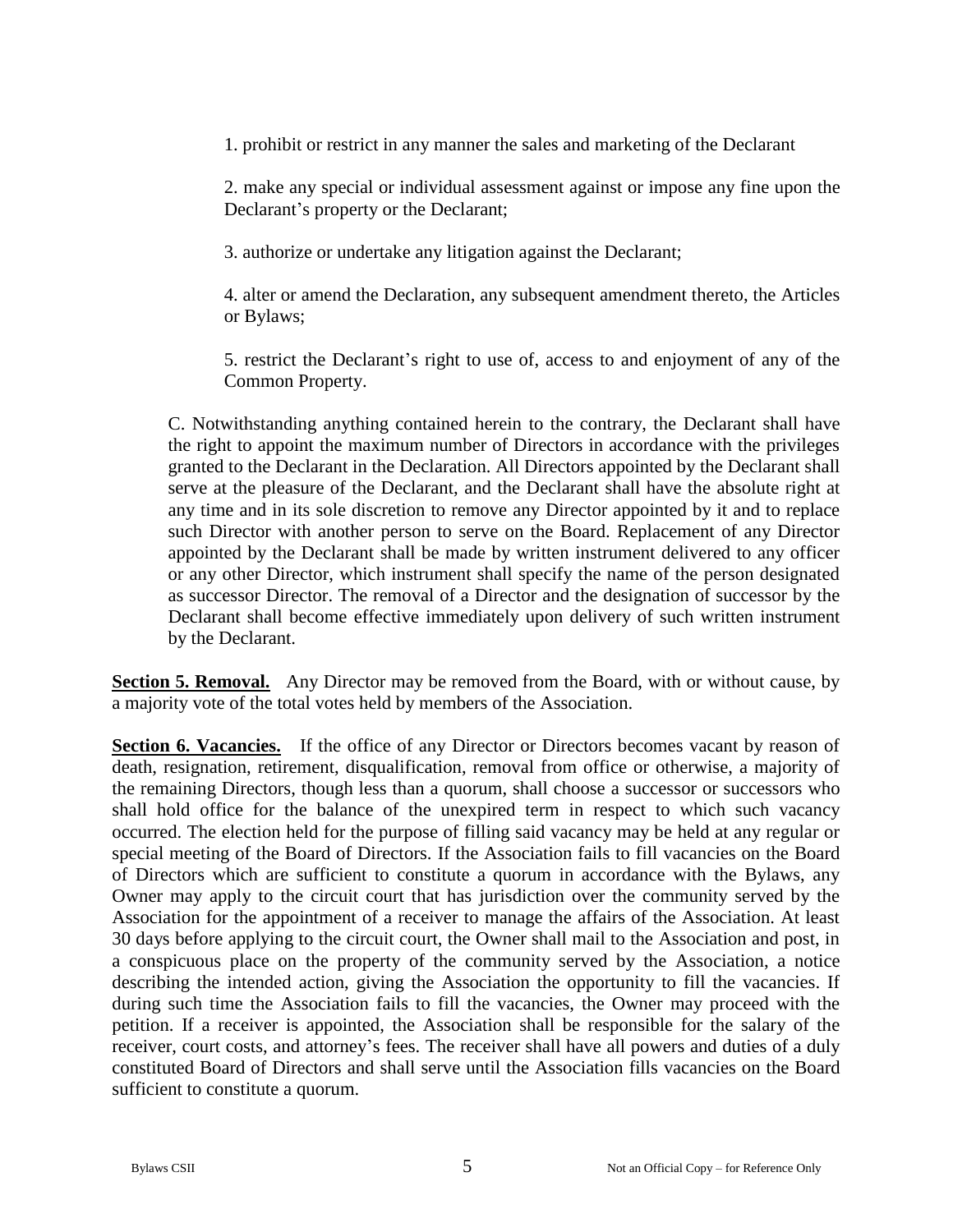**Section 7. Disqualification and Resignation.** Any Director may resign at any time by sending a written notice of such resignation to the office of the Association, delivered to the Secretary. Unless otherwise specified therein, such resignation shall take effect upon receipt thereof by the Secretary. Commencing with the first meeting of the newly elected Board of Directors following the first annual meeting of the members of the Association, more than three (3) consecutive absences from regular meetings of the Board of Directors, unless excused by resolution of the Board of Directors, shall automatically constitute a resignation effective when such resignation is accepted by the Board of Directors. Commencing with the Directors elected at such first annual meeting of the membership, the transfer of title to that Director's Lot shall automatically constitute a resignation, effective upon the recordation in the Public Records of Orange County, Florida, of the deed or other instrument establishing the transfer. No member shall continue to serve on the Board should he/she be more than thirty (30) days delinquent in the payment of an assessment, and said delinquency shall automatically constitute a resignation, effective when such resignation is accepted by the Board of Directors.

**Section 8. Compensation.** No Director shall receive compensation for any service rendered to the Association; however, any Director may be reimbursed for the actual expenses incurred in the performance of his/her duties.

**Section 9. Notice of Board of Directors' Meetings.** Notices of all meetings of the Board of Directors shall be posted in a conspicuous place on the Association property at least 48 hours in advance, except in an emergency. In the alternative, if notice is not posted in a conspicuous place in the community, notice of each board meeting must be mailed or delivered to each member at least seven (7) days before the meeting, except in an emergency. For communities with more than 100 members, the Bylaws may provide for a reasonable alternative to posting or mailing of notice for each board meeting, including publication of notice or provision of a schedule of board meetings. Notice of any meeting in which assessments against parcels are to be established shall specifically contain a statement that assessments shall be considered and a statement of the nature of such assessment. Should said meeting fall upon a legal holiday, then that meeting shall be held at the same time on the next day which is not a legal holiday.

**Section 10. Regular Meetings.** A meeting of the Board of Directors of the Association occurs whenever a quorum of the board gathers to conduct Association business in Orange County, Florida. Regular meetings of the Board of Directors shall be held at such place and hour as may be fixed from time to time by resolution of the Board and shall be open to all members of the Association except for meetings between the board and its attorney with respect to proposed or pending litigation where the contents of the discussion would otherwise be governed by the attorney client privilege.

**Section 11. Special Meetings.** Special meetings of the Board of Directors shall be held when called by the President and, in his/her absence, by the Vice President of the Association, or by any two (2) directors, after not less than three (3) days notice in writing to each director of the time and place of said meeting, except in the event of an emergency. All notices of special meetings shall state the purpose of the meeting.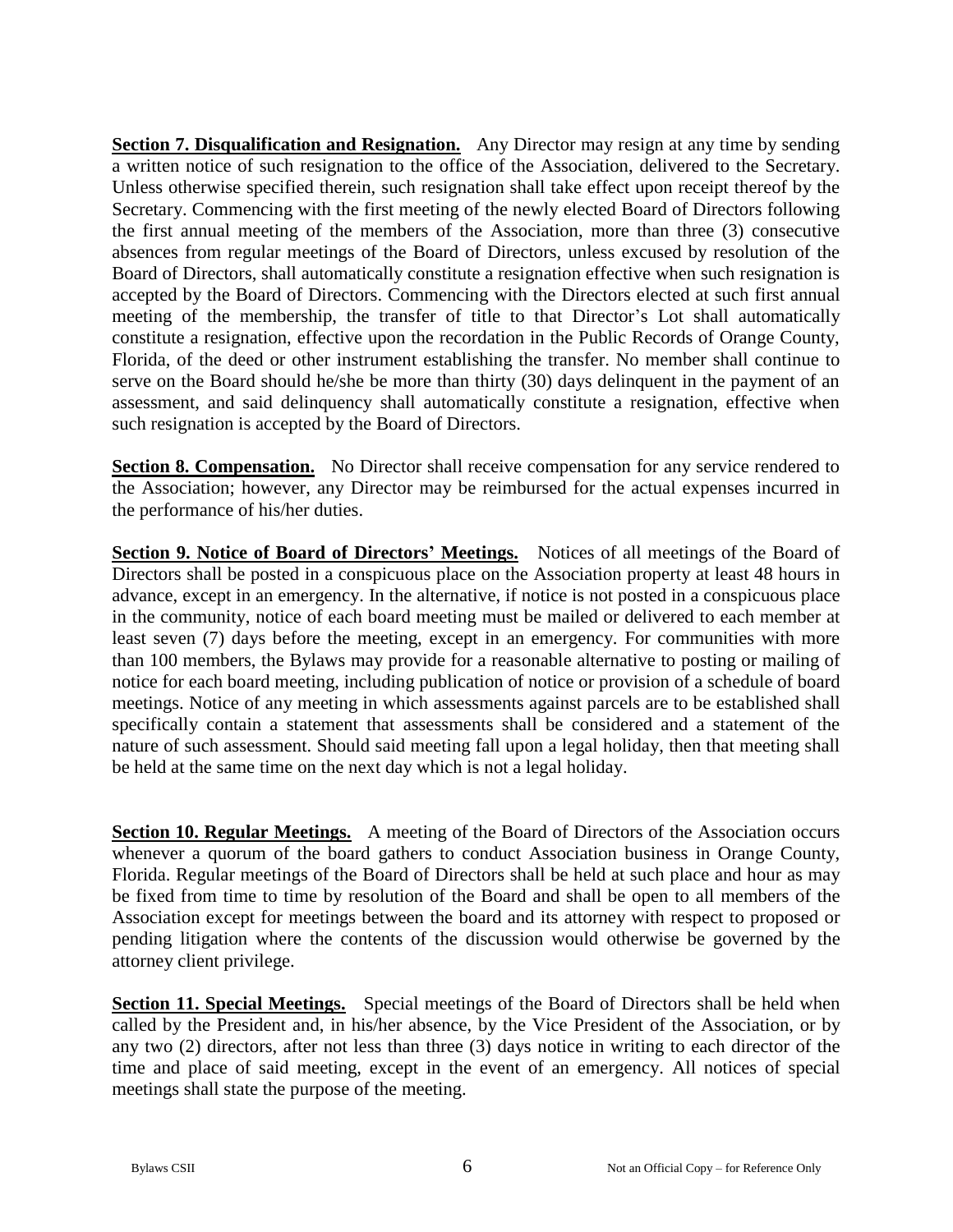**Section 12. Directors' Waiver of Notice**. Before or at any meeting of the Board of Directors, any Director may waive notice of such meeting and such waiver shall be deemed equivalent to the giving of notice. Attendance by a Director at any meeting of the Board shall be a waiver of notice of the time and place thereof. If all the Directors are present at any meeting of the Board, no notice to members of the Board shall be required and any business may be transacted at such meeting.

**Section 13. Quorum.** At all meetings of the Board of Directors, a majority of the Directors shall constitute a quorum for the transaction of business, and the acts of the majority of the Directors present at such meetings at which a quorum is present shall be the acts of the Board of Directors. If at any meeting of the Board of Directors, there be less than a quorum present, the majority of those present may adjourn the meeting from time to time until a quorum shall be present. At each such adjourned meeting, any business which might have been transacted at the meeting, as originally called, may be transacted without further notice to the Board. The joinder of a Director in the action of a meeting by signing and concurring in the minutes thereof shall constitute the presence of such Director for the purpose of determining a quorum.

**Section 14. Nomination.** Nomination for election to the Board of Directors shall be made by a Nominating Committee. Nominations may also be made from the floor at the annual meeting. The Nominating Committee shall consist of a Chairman, who shall be a member of the Board of Directors, and two (2) or more members of the Association. The Nominating Committee shall be appointed by the Board of Directors prior to each annual meeting of the members, to serve from the close of such annual meeting until the close of the next annual meeting and such appointment shall be announced at each annual meeting. The Nominating Committee shall make as many nominations for election to the Board of Directors as it shall in its discretion determine, but not less than the number of vacancies that are to be filled.

**Section 15. Voting.** Directors may not vote by proxy or by secret ballot at board meetings, except that secret ballots may be used in the election of officers. This subsection also applies to the meetings of any committee or other similar body, including any body vested with the power to approve or disapprove architectural decisions with respect to a specific parcel of residential property owned by a member of the community.

**Section 16. Election.** Election to the Board of Directors shall be by secret written ballot. At such election, the members may cast their ballots, for each vacancy, using as many votes as they are entitled to cast. The persons receiving the largest number of votes shall be elected. If an Association fails to fill vacancies on the Board of Directors sufficient to constitute a quorum in accordance with the Bylaws, any member may apply to the circuit court that has jurisdiction over the community served by the Association for the appointment of a receiver to manage the affairs of the association. At least 30 days before applying to the circuit court, the member shall mail to the Association, by certified or registered mail, and post, in a conspicuous place on the property of the community served by the Association, a notice describing the intended action, giving the Association 30 days to fill the vacancies. If during such time the association fails to fill a sufficient number of vacancies so that a quorum can be assembled, the member may proceed with the petition. If a receiver is appointed, the Association shall be responsible for the salary of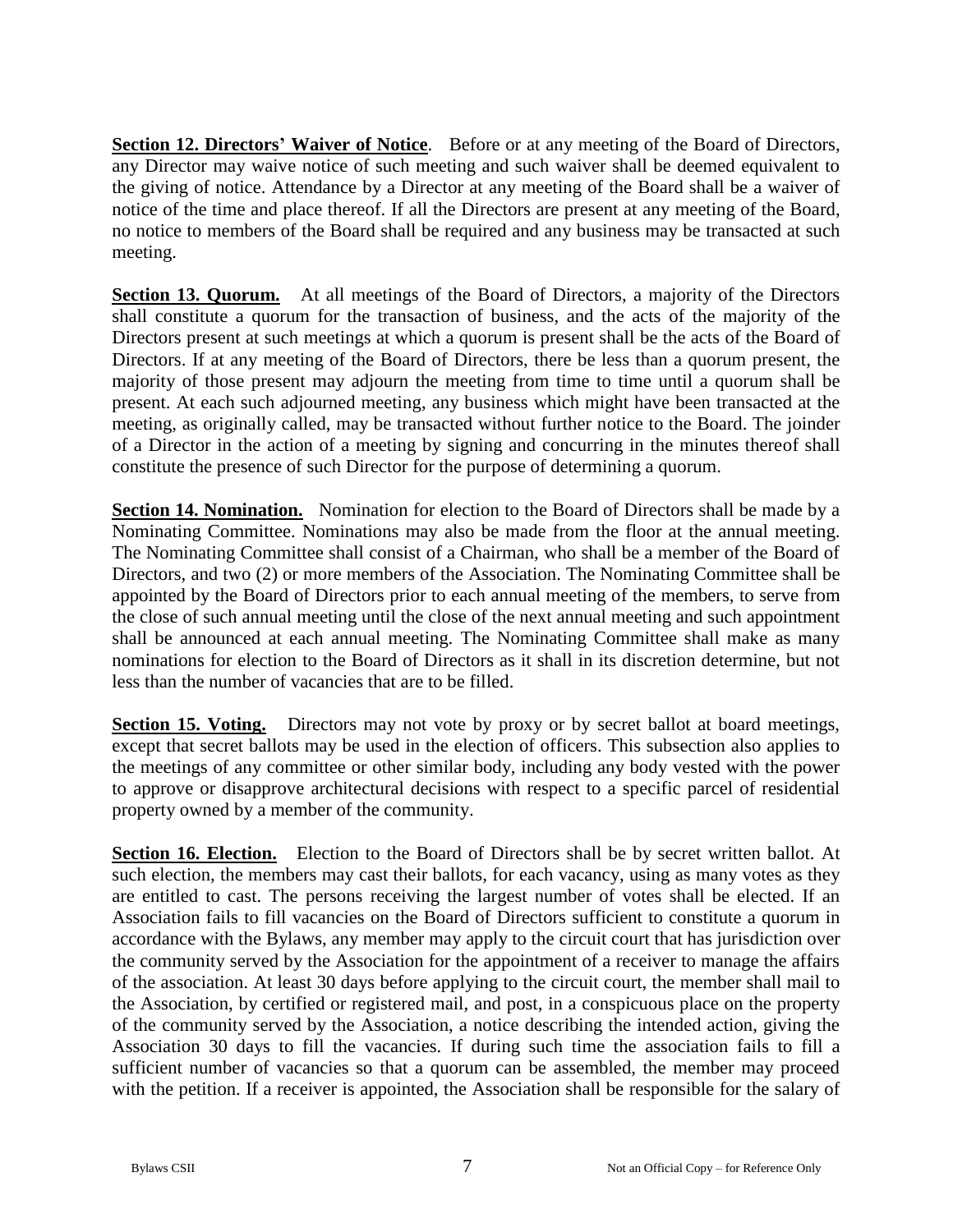the receiver, court costs, attorney's fees, and all other expenses of the receivership. The receiver has all the powers and duties of a duly constituted Board of Directors and shall serve until the Association fills a sufficient number ,of vacancies on the board so that a quorum can be assembled.

**Section 17. Powers.** The Board of Directors of the Association shall have the powers necessary for the administration of the affairs of the Association. The powers shall specifically include, but shall not be limited to, the following:

A. To suspend the voting rights of a member during any period in which such member shall be in default in the payment of any assessment for more than ninety (90) days after notice.

B. To exercise for the Association all powers, duties and authority vested in or delegated to this Association and not reserved to the membership by other provisions of these Bylaws, the Articles of Incorporation, or the Declaration;

C. To declare the office of member of the Board of Directors to be vacant in the event such member shall be absent from three (3) consecutive regular meetings of the Board of Directors;

D. To employ a manager, an independent contractor, or such other employees as they deem necessary, and to prescribe their duties;

E. To further improve the Common Property, both real and personal property, subject to the provisions of these Bylaws, the Articles of Incorporation, or the Declaration; and

F. To further designate one (1) or more committees which, to the extent provided in the resolution designating said committee, shall have the powers of the Board of Directors in the management, affairs and business of the Association. The committee or committees shall have such name or names as may be determined from time to time by the Board of Directors, and said committee(s) shall keep regular Minutes of their proceedings and report the same to the Board of Directors. The foregoing powers shall be exercised by the Board of Directors or its designee or employees, subject only to approval by Lot Owners when such is specifically required.

G. To exercise all of the powers and privileges and to perform all of the duties and obligations of the Association as set forth in the "Declaration". The Declaration is incorporated by this reference as if more fully set forth herein.

H. To fix, levy, collect and enforce payment by any lawful means of all charges or assessments pursuant to the terms of the Declaration; and to pay all expenses in connection therewith and all office and other expenses incident to the conduct of the business of the Association, including all licenses, taxes or governmental charges levied or imposed against the Property or the Association.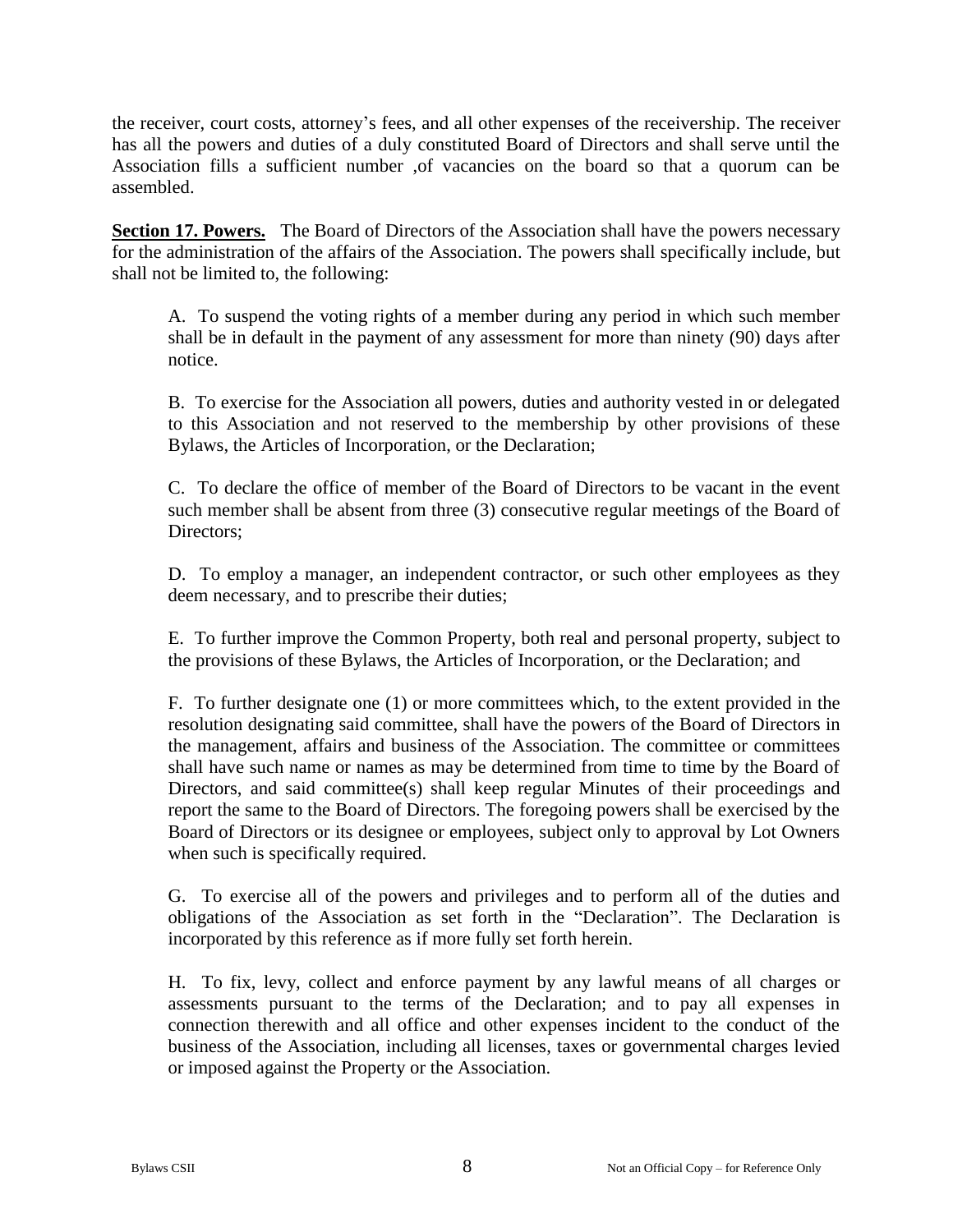I. With the assent of two-thirds (2/3) of the votes of each class of members who are voting in person or by proxy, at a duly called meeting at which a quorum is present, acquire (by gift, purchase or otherwise), improve, build upon, convey, sell, lease, transfer, dedicate for public use or otherwise dispose of real property in connection with the affairs of the Association.

J. To own, hold, operate and maintain the real and personal property of the Association.

K. With the assent of two-thirds  $(2/3)$  of the votes of each class of members who are voting in person or by proxy, at a duly called meeting at which a quorum is present, borrow money, mortgage, pledge, deed in trust, or hypothecate any or all of its real or personal property as security for money borrowed or debts incurred; provided, however, that the Association shall not need the approval of the members to borrow any amount less than \$25,000.00 or to secure said loan with property of the Association.

L. To participate in mergers and consolidations with other corporations not for profit organized for the same purposes so long as any such merger or consolidation does not broaden the duties and obligations of the Association required by the terms of the Declaration and provided that any such merger, consolidation or annexation shall have the assent of two-thirds (2/3) of the members.

M. To have and to exercise all of the common law and statutory powers, rights and privileges which a corporation organized under the Corporation Not for Profit Law of the State of Florida may now or hereafter have or exercise, which are not in conflict with the terms of these Articles, the Declaration and the Bylaws.

**<u>Section 18. Duties.</u>** The Board of Directors shall have the following duties

A. To cause to be kept a complete record of all of the Association's acts and corporate affairs and to present a statement thereof to the members at the annual meeting of the members, or at any special meeting when such statement is requested in writing by onefourth (1/4th) of the Class A members who are entitled to vote. The records required to be kept shall include the following:

1. A copy of the plans, permits, warranties and other items provided by the Declarant.

2. A copy of the bylaws of the Association and of each amendment to the bylaws.

3. A copy of the Articles of Incorporation of the Association or other documents creating the Association, and of each amendment thereto.

4. A copy of the Declaration of Covenant and a copy of each Amendment thereto.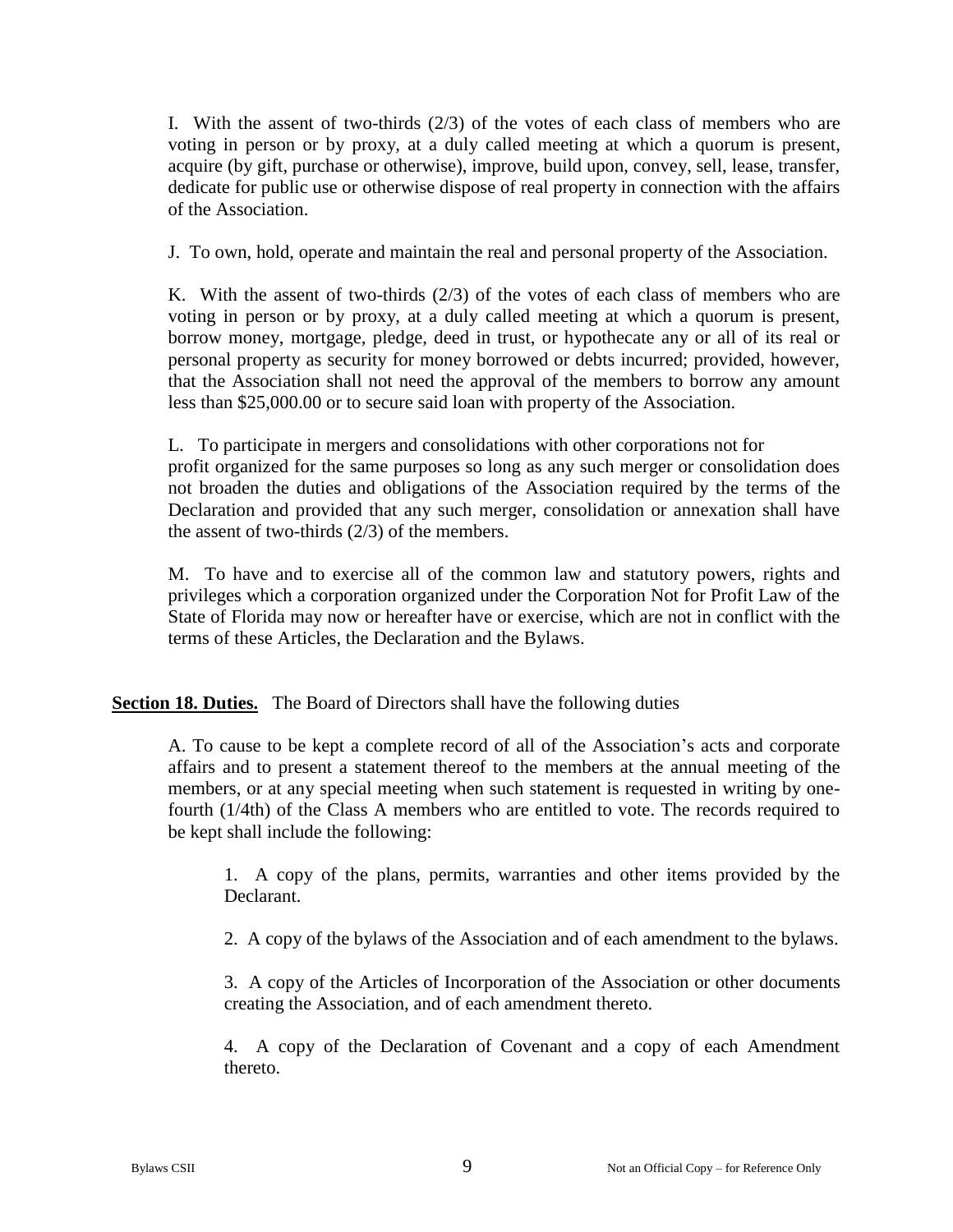5. A copy of the current rules of the Association.

6. A book or books that contain the minutes of all meetings of the members and Board of Directors of the Association which shall be retained for a period of not less than seven (7) years. A vote or abstention from voting on each matter voted upon by each director present at a board meeting must be recorded in the minutes.

7. A current roster of all members and their mailing addresses, parcel identifications, and if known, telephone numbers.

8. All of the Association's insurance policies or a copy thereof, which policies must be retained for at least seven (7) years.

9. A current copy of any management agreement, lease, or other contract to which the Association is a party or under which the Association or the parcel owners have an obligation or responsibility. Bids received by the Association for work to be performed must also be considered official records and must be kept for a period of one (1) year. Declarant may not contract with other contractors, subcontractors, management companies, or other entities that are affiliated with or subsidiary to a business owned or managed by the Declarant to provide upkeep, maintenance, or repair services unless the charge for such services is at a rate that is competitive with rates charged by independent contractors in the community.

10. The Association shall prepare an annual financial report within sixty (60) days after the close of the fiscal year. The Association shall, within the time limits set forth in subsection (5), provide each member with a copy of the annual financial report or a written notice that a copy of the financial report is available upon request at no charge to the member. The financial report must consist of either:

a. Financial statements presented in conformity with generally accepted accounting principles; or

b. A financial report of actual receipts and expenditures, cash basis, which report must show:

- (i) The amount of receipts and expenditures by classification; and
- (ii) The beginning and ending cash balances of the Association.

11. Accounting records of the Association shall be kept according to generally accepted accounting principles. All accounting records shall be maintained for a period of not less than 7 years. The accounting records shall include, but are not limited to:

a. Accurate, itemized, detailed records of all receipts and expenditures.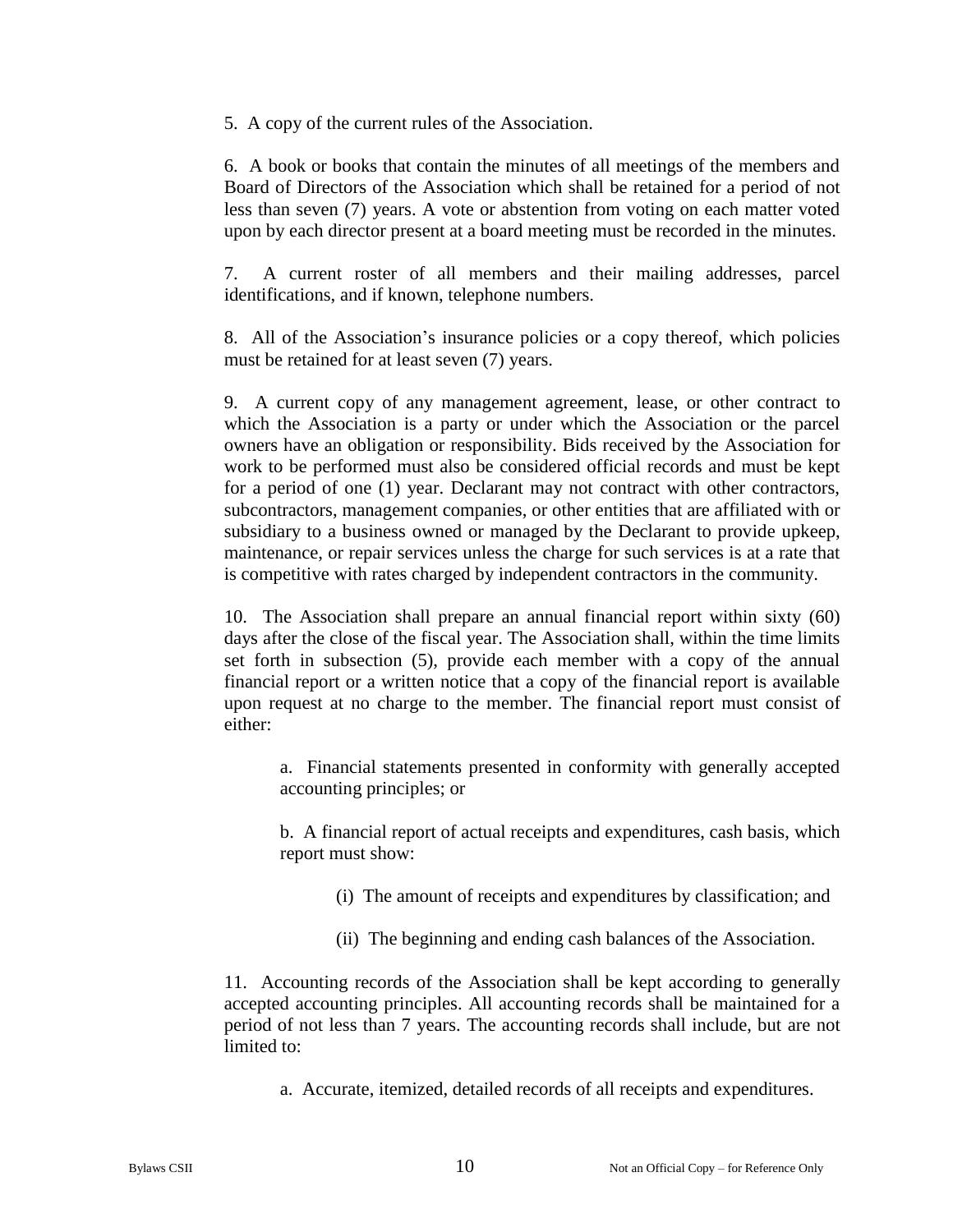b. A current account and a periodic statement of the account for each member of the Association, designating the name of the member, the due date and amount of each assessment, the amount paid upon the account, and the balance due.

b. All audits, reviews, accounting statements, and financial reports of the Association.

d. Any other records that identify, measure, record or communicate financial information.

e. All contracts for work to be performed.

B. To supervise all officers, agents and employees of the Association, and to see that their duties are properly performed;

C. As more fully provided in the Declaration; to

1. fix the amount of the annual assessment;

2. send written notice of each assessment to every Owner subject thereto at least thirty (30) days in advance of each annual assessment period; and

3. file and foreclose the lien against any property for which assessments are not paid within thirty (30) days after due date or to bring an action at law against the Owner.

D. To issue, or to cause an appropriate officer to issue, upon demand by any person, a certificate setting forth whether or not any assessment has been paid. A reasonable charge may be made by the Board for the issuance of these certificates. If a certificate states an assessment has been paid, such certificate shall be conclusive evidence of such payment;

E. To cause all officers or employees having fiscal responsibilities to be bonded, as it may deem appropriate, for which the Association shall bear the cost;

F. To procure and maintain adequate liability and hazard insurance or other insurance as needed on property to be owned or maintained by the Association; and

G. To cause the Common Property to be maintained. Unless otherwise required by the Declaration, the Association shall not be responsible for the maintenance of any property not designated as Common Property in the Declaration.

H. The official records shall be maintained within the state and must be open to inspection and available for photocopying by members or their authorized agents at reasonable times and places within ten (10) business days after receipt of a written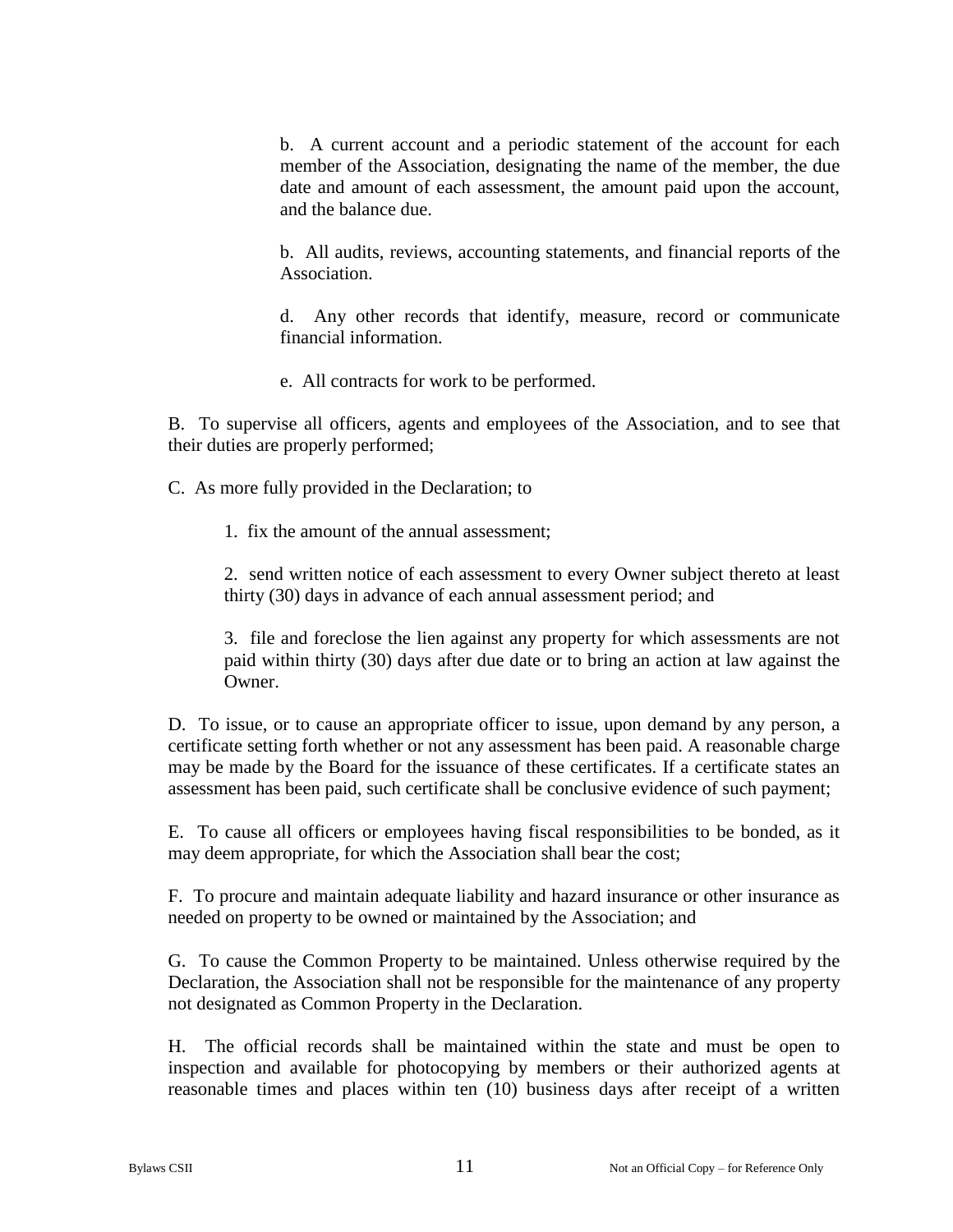request for access. This subsection may be complied with by having a copy of the official records available for inspection or copying in the community.

I. The failure of an Association to provide access to the records within ten (10) business days after receipt of a written request creates a rebuttable presumption that the Association willfully failed to comply with this subsection.

J. A member who is denied access to official records is entitled to the actual damages or minimum damages for the Association's willful failure to comply with this subsection. The minimum damages are to be \$50.00 per calendar day up to ten (10) days, the calculations to begin on the 11th business day after receipt of the written request.

K. The Association may adopt reasonable written rules governing the frequency, time, location, notice and manner of inspections, and may impose fees to cover the costs of providing copies of the official records, including, without limitation, the costs of copying. The Association shall maintain an adequate number of copies of the recorded governing documents, to ensure their availability to members and prospective members, and may charge only its actual costs for reproducing and furnishing these documents to those persons who are entitled to receive them.

# **ARTICLE V - OFFICERS**

**Section 1. Enumeration of Officers.** The officers of the Association shall be a President and Vice President, who shall at all times be members of the Board of Directors, and a Secretary, a Treasurer, and such other officers as the Board may from time to time by resolution create, who shall be from among the members, except that officers elected or appointed by the Declarant need not be members of the Association.

**Section 2. Election.** The election of officers shall take place at the first meeting of the Board of Directors following each annual meeting of the members.

**Section 3. Term.** The officers of the Association shall be elected annually by the Board and each shall hold office for one (1) year unless he/she shall earlier resign, or shall be removed, or otherwise be disqualified to serve.

**Section 4. Special Appointments.** The Board may elect such other officers as the affairs of the Association may require, each of whom shall hold office for such period, have such authority, and perform such duties as the Board may; from time to time, determine .

**Section 5. Resignation and Removal.** Any officer may be removed from office with or without cause by the Board. Any officer may resign at any time, by giving written notice to the Board, the President, or the Secretary. Such resignation shall take effect on the date of receipt of such notice or at any later time specified therein. The acceptance of such resignation shall not be necessary to make it effective.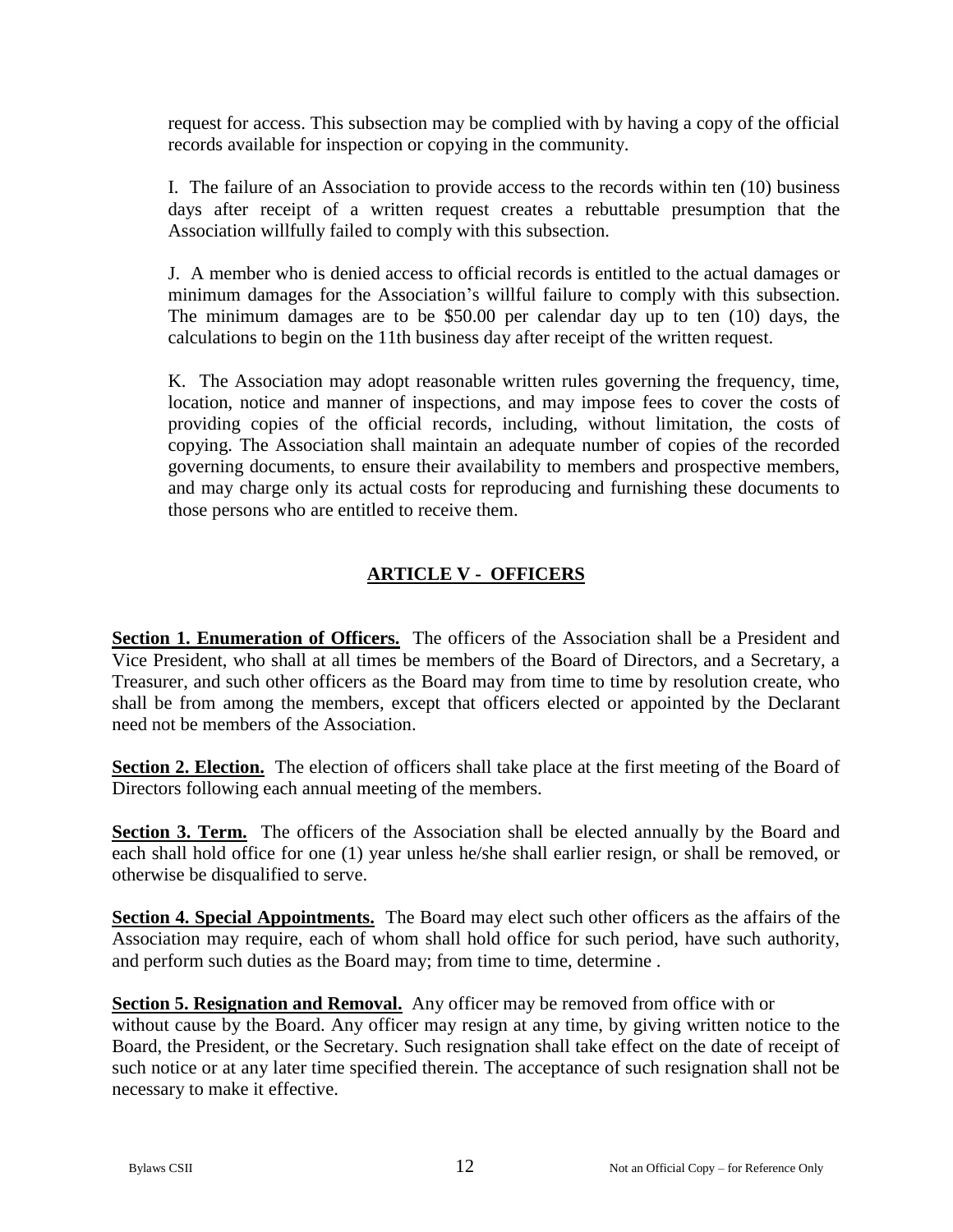**Section 6. Vacancies.** A vacancy in any office may be filled by appointment by the Board. The officer appointed to such vacancy shall serve for the remainder of the term of the officer he/she replaces.

**Section 7. Multiple Offices.** The offices of Secretary and Treasurer may be held by the same person. No other person shall simultaneously hold more than one (1) of any of the other offices except in the case of special offices created by the Board of Directors.

**A. President.** The President shall be the chief executive officer of the Association; shall preside at all meetings of the members and of the Board of Directors; shall have executive powers and general supervision over the affairs of the Association and other officers; shall sign all written contracts to perform all of the duties incident to the office of President and which may be required by the Board of Directors.

**B. Vice President.** The Vice President shall act in the place and stead of the President in the event of his/her absence, inability or refusal to act, and shall exercise and discharge such other duties as may be required by the Board.

**C. Secretary.** The Secretary shall record the votes and keep the minutes of all meetings and proceedings of the Board and of the members; keep the corporate seal of the Association and affix it on all papers requiring said seal; serve notice of meetings of the Board and of the members; keep appropriate current records showing the members of the Association together with their addresses; shall have charge of all of the Association's books, records and papers, except those kept by the Treasurer, and shall perform such other duties as required by the Board.

**D. Treasurer.** The Treasurer shall receive and deposit in appropriate bank accounts all funds of the Association and shall disburse such funds as directed by resolution of the Board of Directors; shall sign all checks and promissory notes of the Association; shall keep proper books of account, shall cause an annual review of the Association's books to be made by a certified public accountant at the completion of each taxable year; shall prepare an annual budget and a statement of income and expenditures to be presented to the members at the regular annual meeting, and deliver a copy of each to the members; and shall collect the assessments and promptly report to the Board of Directors the status of collections and of all delinquencies.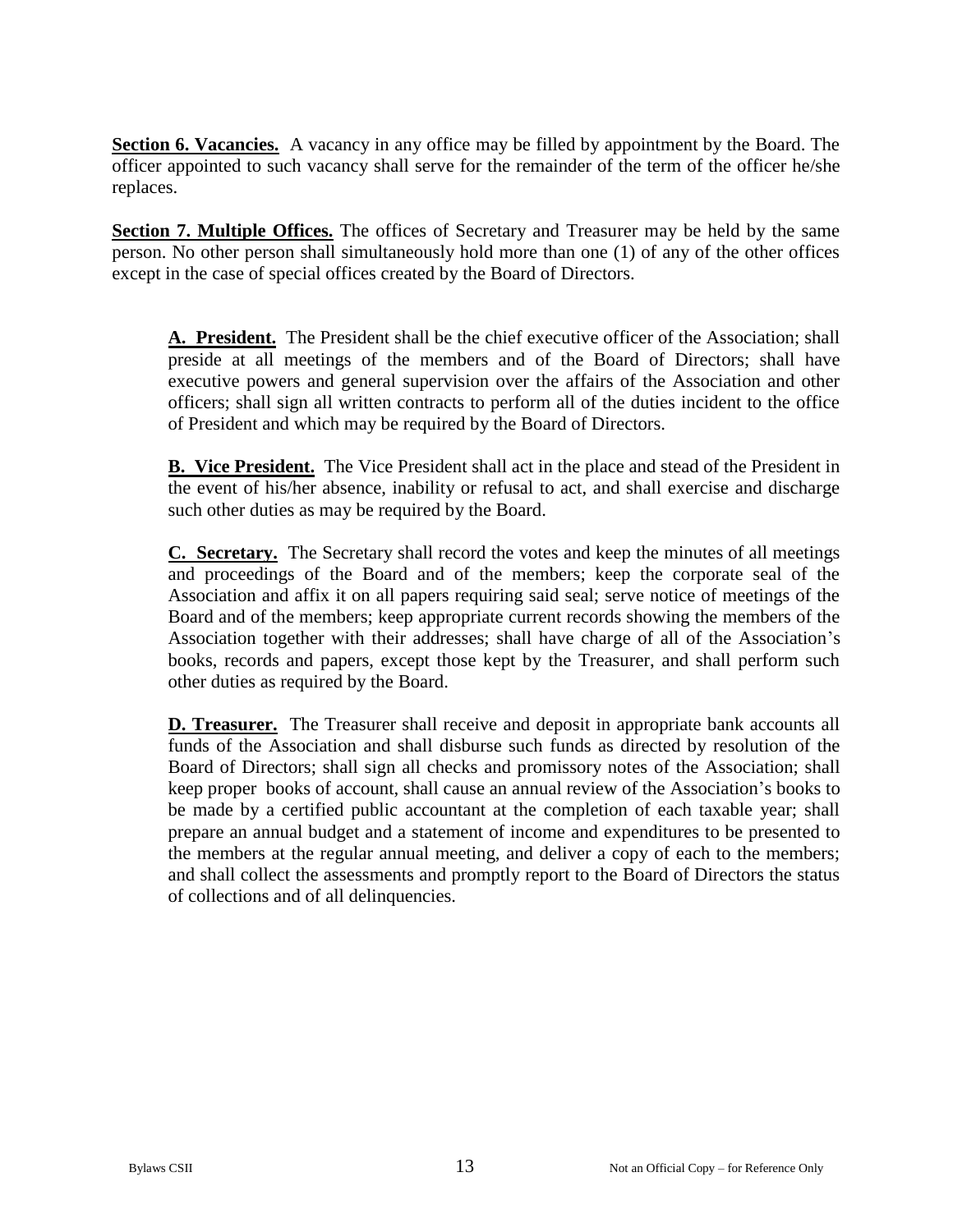#### **ARTICLE VI - BOOKS AND RECORDS OF MEMBERSIHP**

**Section 1. Owner Register.** The Association shall maintain a register of the name and mailing address of all Owners. In the event that the address of an Owner is different from the property address and the Association has not been provided with the different address, the property address shall be deemed to be same, and any notice sent to the said property address shall comply with the requirements of these Bylaws, the Declaration, and the Articles of Incorporation. If a Lot is owned by more than one (1) person, they shall provide the Association with one (1) mailing address for said Lot, and, in the event same is not provided to the Association, it shall be deemed to be the property address. Any change of address shall be effective only as to future notices, and shall not affect any notices previously provided to the members, even in the event that the meeting or other occurrence in the said notice has not occurred as of the time of giving of said address change.

## **ARTICLE VII - FINANCES AND ASSESSMENTS**

**Section I. Depositories.** At the time the Association is created, a separate operating account shall be established in the name of the Association at a bank, savings and loan association, or trust company located in Orange County, Florida, and the funds therein shall not be commingled with other funds, and shall be withdrawn only upon checks and demands for money signed by such officer or officers of the Association as may be designated by the Board of Directors. Obligations of the Association shall be signed by at least two (2) officers of the Association.

**Section 2. Fidelity Bonds.** The Treasurer and all officers who are authorized to sign checks, and all officers and employees of the Association, and any contractor handling or responsible for Association funds, shall be bonded in such amount as may be determined by the Board of Directors. The premiums on such bonds shall be paid by the Association. The bond shall be in an amount sufficient to equal the monies an individual handles or has control of via a signatory or a bank account or other depository account.

**Section 3. Taxable Year.** The taxable year of the Association shall begin on the first day of January and end on the 31st day of December of every year, except that the first taxable year shall begin on the date of incorporation.

#### **Section 4. Determination of Assessments**

A. The Board of Directors of the Association shall fix and determine from time to time the sum or sums necessary and adequate to pay for the "expenses of the Association. Association expenses shall include those expenses set forth in the Declaration, including the costs of carrying out the powers and duties of the Association, and such other expenses as are determined by the Board. The Board is specifically empowered, on behalf of the Association, to make and collect assessments and to maintain and repair areas as provided in the Declaration. Funds for the payment of Association expenses shall be assessed against the Lot Owners on an equal basis as in the Declaration. Said assessments shall be payable in advance as determined by the Board of Directors, and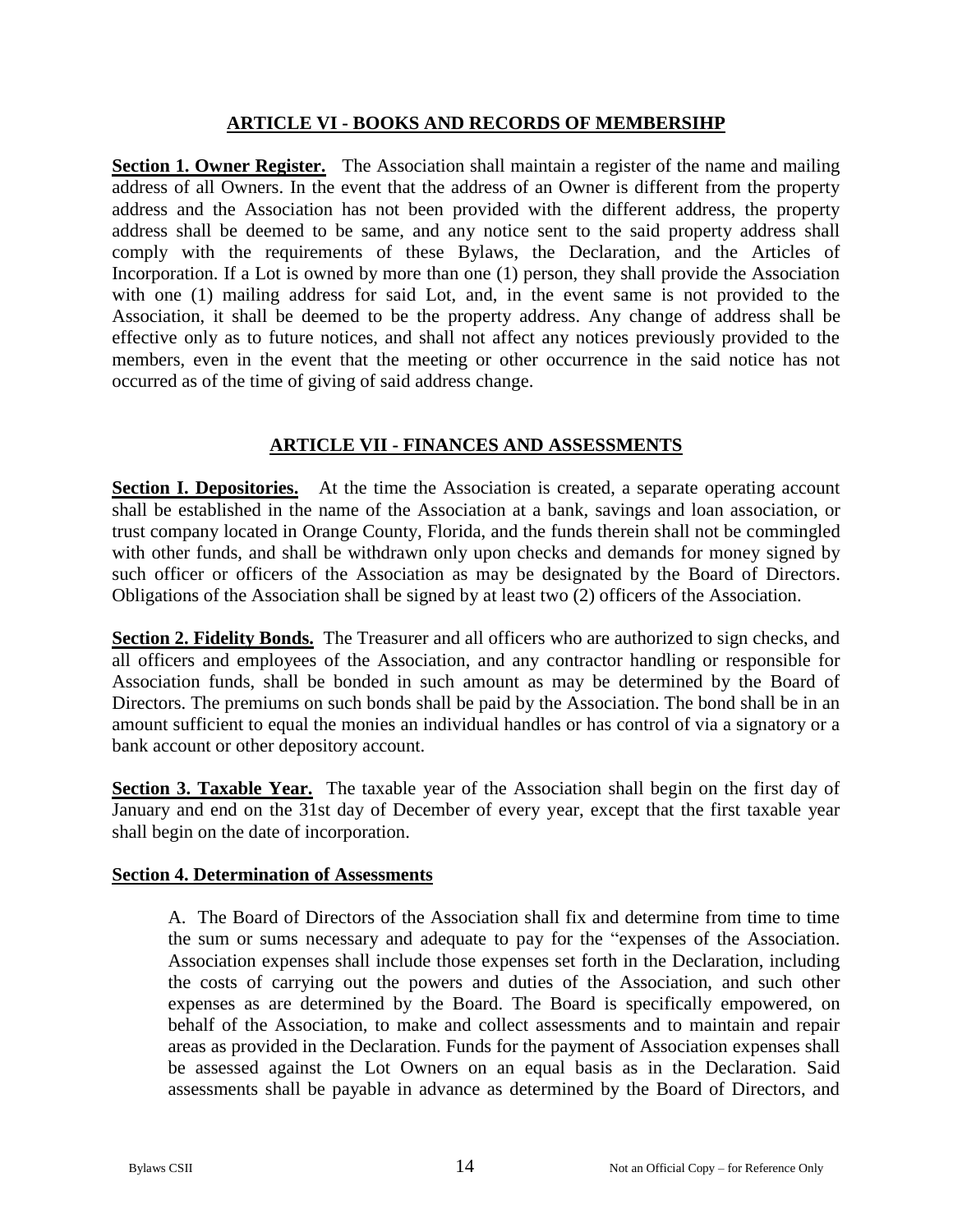shall be due when ordered by the Board. Special assessments, should such be required by the Board of Directors, shall be levied in the same manner as hereinbefore provided for regular assessments and shall be payable in the manner determined by the Board.

B. When the Board of Directors has determined the amount of any assessment, the Treasurer of the Association shall mail or present to each Owner a statement of said Owner's assessment. All assessments shall be payable to the Treasurer of the Association, and upon request said Treasurer shall give a receipt for each payment made to him.

C. The Board of Directors shall adopt an operating budget for each fiscal year pursuant to Article V of the Declaration.

## **Section 5. Application of Payments and Commingling of Funds**

A. All funds must be maintained separately in the Association's name. Reserve and operating funds of the Association may not be commingled, except that the Association may jointly invest reserve funds in investment grade securities; however, such jointly invested funds must be accounted for separately.

B. A manager, Declarant or business entity required to be licensed or registered under Florida law and an agent, employee, officer or director of the Association or Declarant in control of a homeowners' association may not commingle any Association funds with the funds of any other homeowners' association or community association.

**Section 6. Acceleration of Assessment Installments Upon Default.** If an Owner shall be in default in the payment of an installment upon any assessment, the Board of Directors may accelerate the remaining monthly installments for the fiscal year upon notice thereof to the Owner and, thereupon, the unpaid balance of the assessment shall become due upon the date stated in the notice, but not less than ten (10) days after delivery of or mailing of such notice to the Owner.

## **ARTICLE VIII - AMENDMENTS**

**Section 1. Amendments.** These Bylaws may be amended, at a regular or special meeting of the members, by a vote of sixty seven percent (67%) of the total votes held by members who are present in person or by proxy at such meeting.

Section 2. Conflicts. In the case of any conflict between the Articles of Incorporation and these Bylaws, the Articles shall prevail. If any unreconciled conflict should exist or hereafter arise with respect to the interpretation of these Bylaws, as between these Bylaws and the Declaration, the Declaration shall prevail. No amendment of these Bylaws shall change the rights and privileges of the Declarant without the Declarant's prior written approval.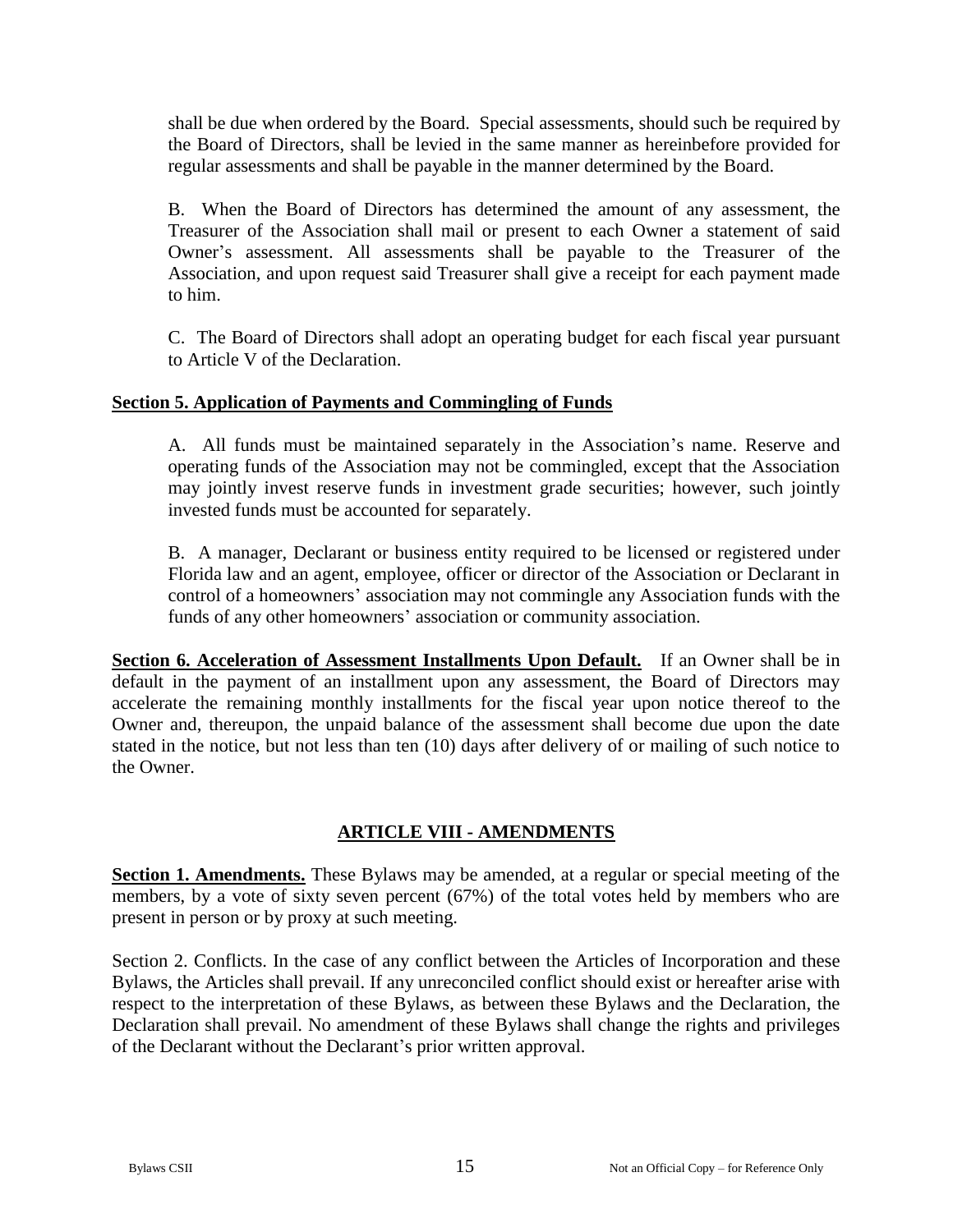#### **ARTICLE IX - INDEMNIFICATION**

**Section 1. Indemnification.** The Association shall indemnify any Director QI officer made a party or threatened to be made a party to any threatened, pending, or completed action, suit or proceeding, whether civil, criminal, administrative, or investigative, brought to impose a liability or penalty on such person for an act alleged to have been committed by such person in his/her capacity as Director or officer of the Association, or in his/her capacity as Director, officer, employee Of agent of any other corporation, partnership, joint venture, trust or other enterprise which he/she serves at the request of the Association, against judgments, fines, amounts paid in settlement, and reasonable expenses, including attorneys' fees, actually and necessarily incurred as a result of such action, suit, or proceeding or any appeal thereof, if such person acted in good faith in the reasonable belief that such action was in the best interests of the Association, and in criminal actions or proceedings, without reasonable grounds for belief that such action was unlawful. The termination of any such action, suit, or proceeding by judgment, order, settlement, conviction, or upon a plea of nolo contendere or its equivalent shall not in itself create a presumption that any such Director or officer did not act in good faith in the reasonable belief that such action was in the best interests of the Association or that he/she had reasonable grounds for belief that such action was unlawful. Such person shall not be entitled to indemnification in relation to matters as to which such person has been adjudged to have been guilty of negligence or misconduct in the performance of his/her duty to the Association unless and only to the extent that the court, administrative agency, or investigative body before which such action, suit, or proceeding is held shall determine upon application that, despite the adjudication of liability, but in view of all circumstances of the case, the person is fairly and reasonably entitled to indemnification for such expenses which such tribunal shall deem proper.

**Section 2. Determination of Amounts.** The Board of Directors shall determine whether amounts for which a Director or officer seeks indemnification were properly incurred, and whether such Director or officer acted in good faith and in a manner he/she reasonably believed to be in the best interests of the Association, and whether, with respect to any criminal action or proceeding, he/she had no reasonable ground for belief that such action was unlawful. Such determination shall be made by the Board of Directors by a majority vote of a quorum consisting of Directors who were not parties to such action, suit or proceeding. In the event that all the Directors were parties to such action, suit or proceeding, such determination shall be made by the members of the Association by a majority vote of a quorum.

**Section 3. No Limitation.** The foregoing rights of indemnification shall not be deemed to limit in any way the powers of the Association to indemnify under applicable law.

#### **ARTICLE X - TRANSACTION IN WHICH DIRECTORS OR OFFICERS ARE INTERESTED**

A. No contract or transaction between the Association and one (1) or more of its directors or officers, or between the Association and any other corporation, partnership, association, or other organization in which one (1) or more of its directors or officers are directors or officers, or have a financial interest, shall be invalid, void, voidable solely for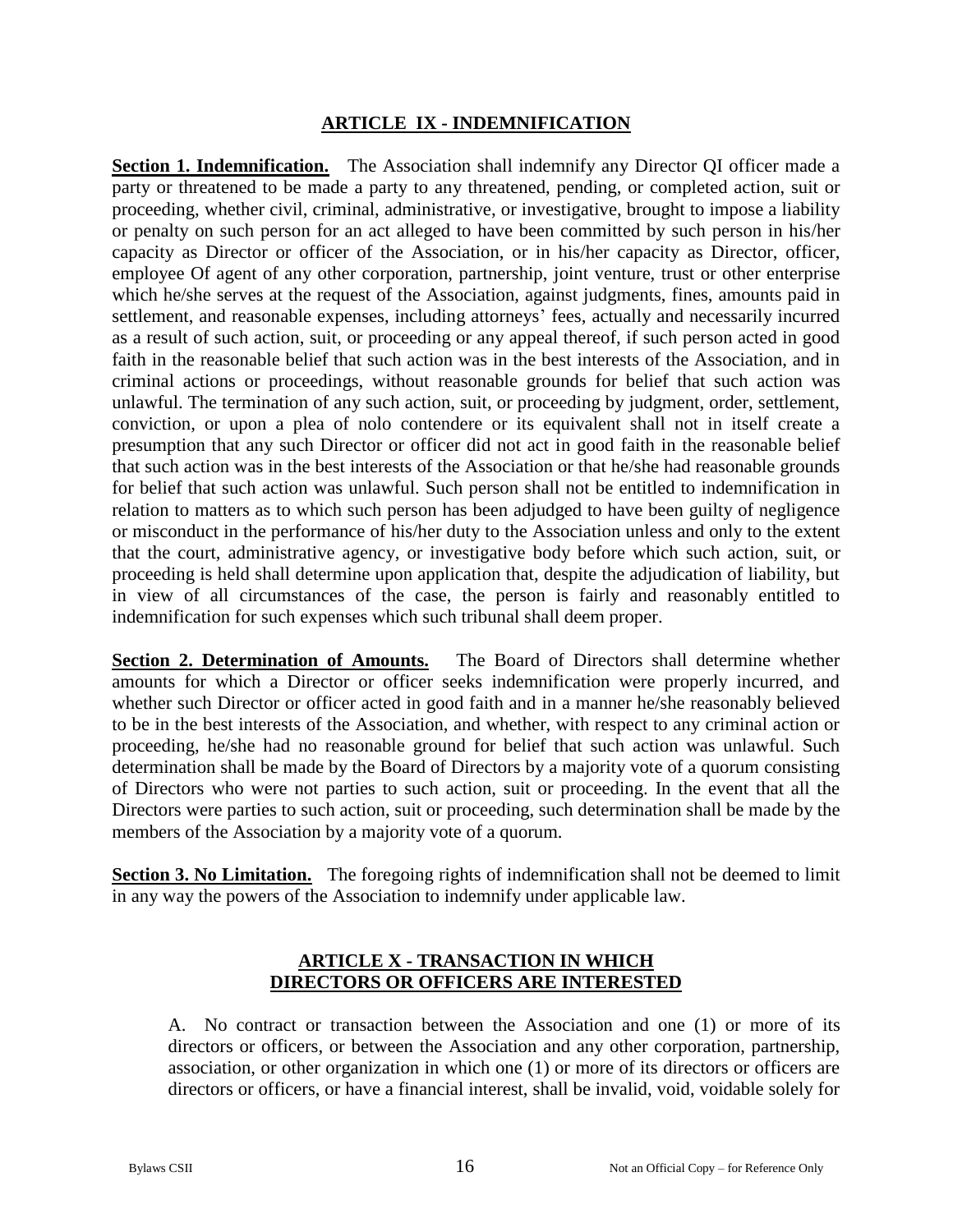this reason, or solely because the director or officer is present at or participates in the meeting of the Board or committee thereof which authorized the contract or transaction, or solely because said officer's or director's votes are counted for such purpose. No director or officer of the Association shall incur liability by reason of the fact that said director or officer may be interested in any such contract or transaction.

B. Interested directors may be counted in determining the presence of a quorum at a meeting of the Board of Directors or of a committee which authorized the contract or transaction.

## **ARTICLE XI – HUD AND VA APPROVAL**

For so long as there is a Class B membership, the following actions will require the approval of either the Department of Housing and Urban Development or the Veterans Administration if any mortgage encumbering a Lot is guaranteed or insured by either such agency: (a) annexation of additional properties; (b) mergers and consolidations; C mortgaging or dedication of Common Property and (d) dissolution or amendment of these Articles. Such approval, however, shall not be required where the amendment is made to correct errors, omissions or conflicts or is required by any institutional lender so that such lender will make, insure or guarantee mortgage loans encumbering the lots, or is required by any governmental authority. Such approval shall be deemed given if either agency fails ·to deliver written notice of its disapproval of any amendment to Declarant or to the Association within twenty (20) days after a request for such approval is delivered to the agency by certified mail, return receipt requested, or equivalent delivery, and such approval shall be conclusively evidenced by a certificate of Declarant or the Association that the approval was given or deemed given.

# **ARTICLE XII – LIABILITY SURVIVES TERMINATION OF MEMBERSHIP**

The termination of membership in the Association shall not relieve or release any such former Owner or member from any liability or obligations incurred under or in any way connected with the Association during the period of such ownership of a Lot and membership in the Association, or impair any rights or remedies which the Association may have against such former Owner and member arising out of or in any way connected with such ownership and membership, and the covenants and obligations incident thereto.

# **ARTICLE XIII – LIMITATION OF LIABILITY**

Notwithstanding the duty of the Association to maintain and repair areas as provided in the Declaration, the Association shall not be liable for injury or damage caused by a latent condition in the property, nor for injury or damage caused by the elements or by other persons.